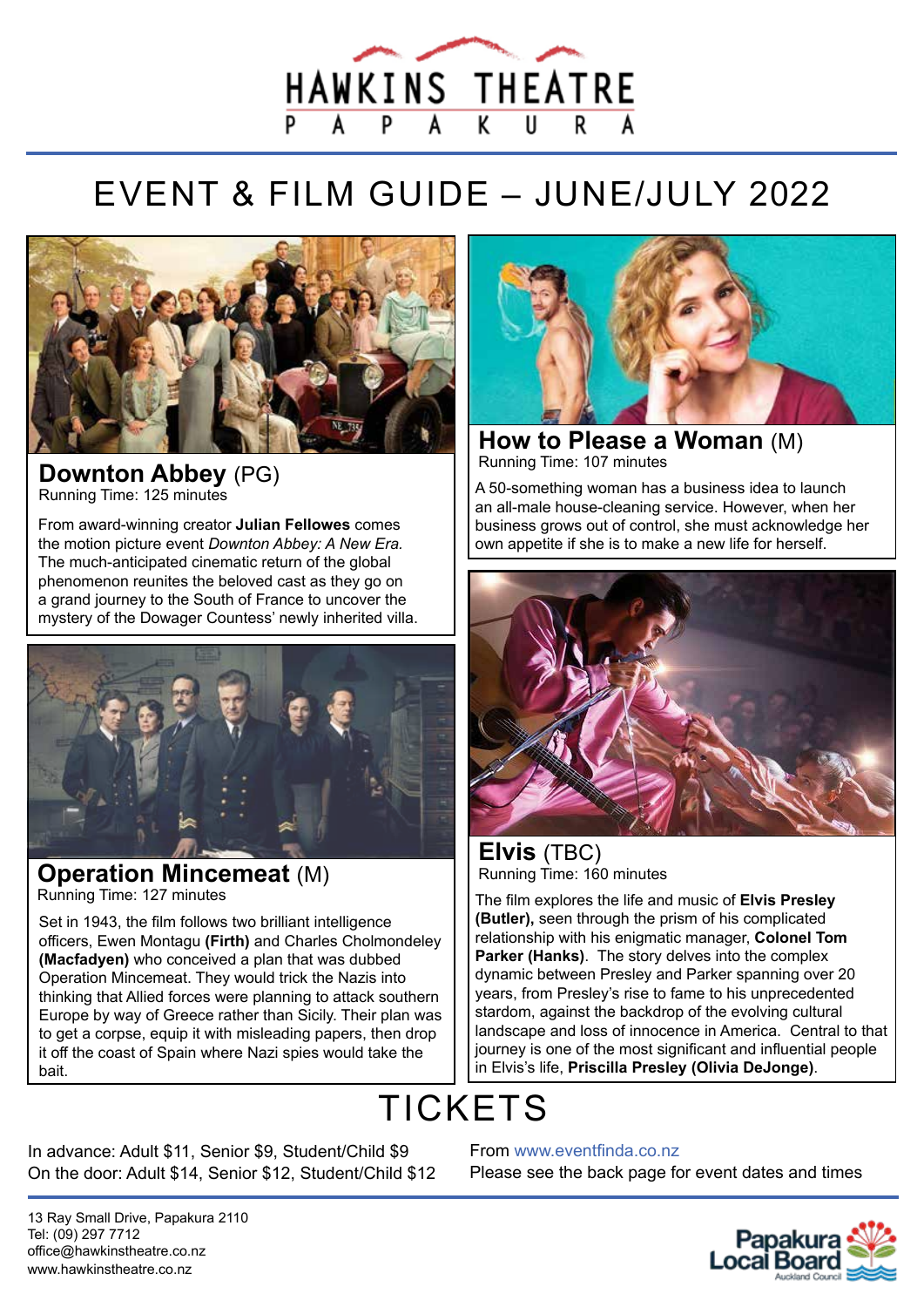

## **To Olivia** (M)

Running Time: 94 minutes

In 1962, **Roald Dahl (Hugh Bonneville)** was an upcoming children's author, his wife, **Patricia Neal (Keeley Hawes)**, was a Hollywood movie star. This unlikely pairing retreated to the English countryside to bring up their expanding young family, only for their lives to be turned upside down when their daughter Olivia contracted the measles virus and died. Her death devastated the couple, yet, their shared grief became a source of redemption and strength, Neal going on to win an Oscar and Dahl writing the book which made him a household name.



#### **Jurassic World: Dominion** (M) Running Time: 146 minutes

From *Jurassic World* architect and director **Colin Trevorrow**, *Dominion* takes place four years after Isla Nublar has been destroyed. Dinosaurs now live—and hunt—alongside humans all over the world. This fragile balance will reshape the future and determine, once and for all, whether human beings are to remain the apex predators on a planet they now share with history's most fearsome creatures.



#### **Nobody Has To Know** (M) Running Time: 99 minutes

Phil **(Bouli Lanners)**, a middle-aged farmhand working on a remote Scottish island, suffers amnesia following a stroke. A lonely local woman, Millie **(Michelle Fairley)** helps him acclimate back to his life and claims they were once in a relationship before his accident. This is a fragile lie that Millie must protect to keep their burgeoning romance alive, but at what cost?



**Whina** (PG) Running Time: 112 minutes

A timely biopic of the trailblazing female Māori leader, **Dame Whina Cooper**, whose extraordinary life saw her break gender boundaries, champion innovation, and fight for the recognition of her own culture, all the while staying true to her heart and her beliefs.



**Minions: The Rise of Gru** (PG) Running Time: 90 minutes

Long before he becomes the master of evil, Gru (Oscar® nominee **Steve Carell**) is just a 12-year-old boy in 1970s suburbia, plotting to take over the world from his basement. When Gru crosses paths with the Minions, including Kevin, Stuart, Bob, and Otto—a new Minion sporting braces and a desperate need to please—this unexpected family joins forces. Together, they build their first lair, design their first weapons, and strive to execute their first missions.



#### **Tutankhamun:The Last Exhibition** (Ex) Running Time: 85 minutes

*Tutankhamun. The Last Exhibition* offers spectators, for the first time ever, an extraordinary opportunity to meet the Pharaoh, and relive those unique moments on the big screen following exclusive coverage of how 150 items from among his treasures, were moved to become part of the biggest international exhibition ever dedicated to the Golden Boy. "Please watch them, before they return back to Egypt forever," said **Mostafa Waziry,** secretary general of the Egyptian Ministry of State for Antiquities. Much will be revealed through high-resolution photographs by **Sandro Vannini**, one of the most prolific photographers of Tutankhamun's treasures, which consist of over 5400 objects.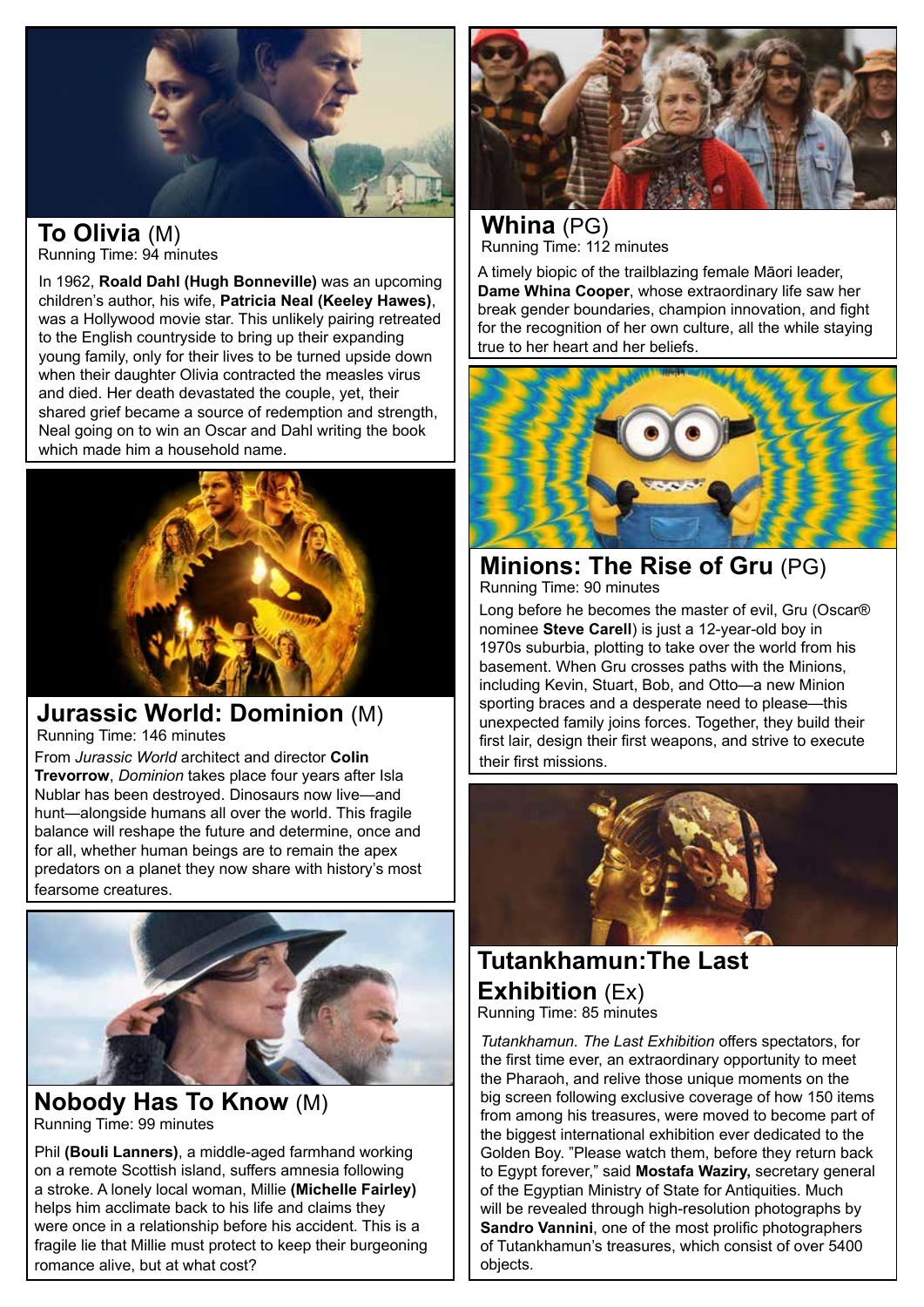

#### **Mothering Sunday** (M) Running Time: 104 minutes

The events of **Graham Swift**'s novel take place over the course of one day—the holiday Mothering Sunday. Maid Jane Fairchild **(Young)** has the day off, as her employers, Mr. and Mrs. Niven **(Firth and Colman)** are attending an event to celebrate the engagement of their neighbours' son, Paul **(O'Connor)**. Jane is an orphan, so has no mother to spend the day with—but she does have Paul, with whom she's been having a years-long secret affair. The story unfolds as they spend their final day together as lovers.

# **E** EVENTS





**NABBA 2022**

Saturday 4 June - 12pm & 5pm

Judging Rounds - 12.00pm Adults - \$15.00, Children under 5 – Free, Primary & Intermediate - \$10.00, Secondary (I.D required) - \$10.00 Evening Show - 5.00pm Adults - \$25.00, Children under 5 – Free, Primary & Intermediates - \$15.00, Secondary (I.D required) - \$15.00

.<br>Door Sales Only Eftpos, Cash and Paywave available



#### **Matariki Glow Show**

Friday 10 June - 10am & 11.30am

The *Matariki Glow Show* is back with an all-new, giant-scale puppet show for tamariki, educators and whãnau. The Glow Show's magical glow-in-the-dark characters are getting ready to celebrate with you at 40 theatres around Aotearoa, alongside the first-ever nationwide Matariki holiday! Bigger, better, bolder, with more music and more characters, this is an upbeat show that 'edu-tains' and engages the audience.

Tickets are on sale and available from Eventfinda General Admission: \$13.50 (0-5 years - 10am show) General Admission: \$15.50 (6-12 years - 11.30am show)



### **ACG Strathallan presents Into The Woods**

Thursday 16 June - 6.45pm Friday 17 & Saturday 18 June - 7.15pm

A show about wishing for the world, and learning to take responsibility for the consequences of those wishes.

Tickets available from the Strathallan school office or by emailing sophia.grobler@acgedu.com

Adults - \$25, Children/Students - \$15, Seniors - \$20 Family Pass (2 Adults + 2 Children) - \$70

# Ladies **Night**

Looking for a good excuse to catch up with your girlfriends? Grab a friend or two and come along to our ladies night out.

#### **How To Please A Woman (M)**

Thursday 30 June - 7.30pm

**Tickets** - \$23 in advance or \$26 on the door (includes movie ticket, glass of bubbles and a Kapiti Ice-cream)



**Laugh Club** Friday 15 July - 7.30pm

Comedy is back in Papakura and Hawkins Theatre is pleased to present with Laugh Club NZ line up shows with comedians currently crushing it on the circuit, TV and Social Media. Be sure to grab your tickets for this fun night of comedy which will be sure to put a smile on anyone's dial.

Tickets are on sale from Eventfinda General Admission: \$35.00 *(booking fees may apply)*